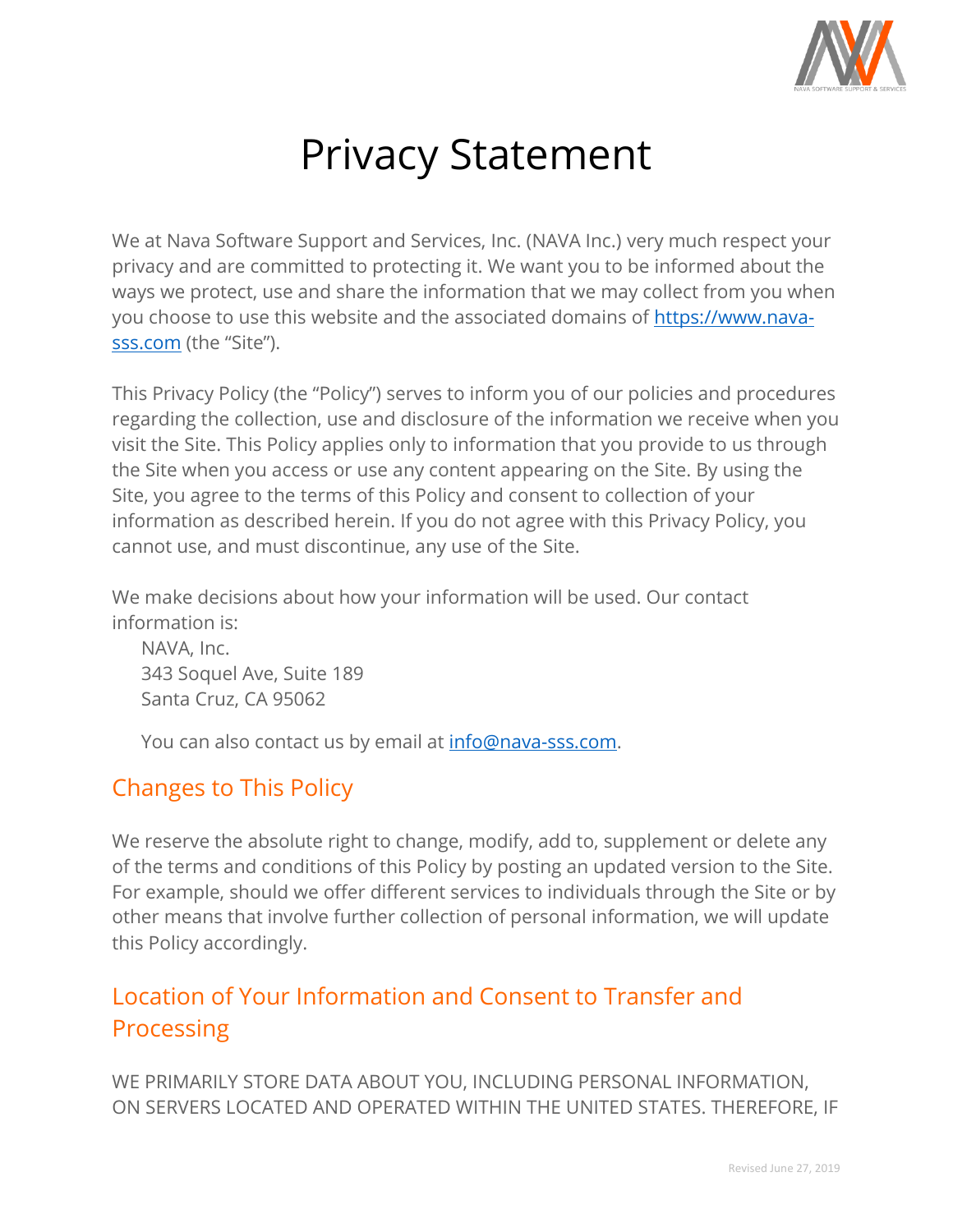

YOU RESIDE OUTSIDE OF THE UNITED STATES, IN ORDER TO PROVIDE THE SERVICES TO YOU, YOUR PERSONAL INFORMATION (ALSO COMMONLY REFERRED TO AS PERSONAL DATA) MAY BE TRANSMITTED AND STORED OUTSIDE OF THE COUNTRY WHERE YOU RESIDE OR ARE LOCATED, TO THE UNITED STATES. THEREFORE, OUR COLLECTION AND USE OF YOUR PERSONAL INFORMATION IS SUBJECT TO THE UNITED STATES' LAWS RELATED TO PRIVACY AND USE OF PERSONAL DATA AND INFORMATION, IN ADDITION TO PRIVACY LAWS IN YOUR COUNTRY OF RESIDENCE THAT MAY STILL APPLY. IF APPLICABLE LAWS IN YOUR COUNTRY OF RESIDENCE ARE MORE PROTECTIVE THAN U.S. LAW, WE ADHERE TO THE REQUIREMENTS OF THOSE MORE PROTECTIVE LAWS.

BY ACCEPTING THE TERMS OF THIS POLICY YOU ACKNOWLEDGE, UNAMBIGUOUSLY AGREE AND CONSENT TO THE TRANSFER TO AND PROCESSING OF PERSONAL INFORMATION ON SERVERS LOCATED OUTSIDE OF THE COUNTRY WHERE YOU RESIDE.

In most cases, the information we collect from you will be stored on servers owned and operated by us. In some instances, the information we collect about you may be stored on servers owned and operated by trusted third party providers we have contracted with. Our agreements with those providers require them to restrict use of your personal information to that which you have consented to, and to employ reasonable security measures that are at least as stringent as those we use to protect your information from unauthorized access.

## Information We Collect

We do not collect Personally Identifiable Information ("PII") from you when you use the Site. PII is information by which you may be specifically identified as an individual, such as your name, location, or address. We may, however, collect certain other information from you automatically as you navigate the Site.

#### IP Address and Other Device or System Identifiers

We may automatically record your IP address, other device identifiers, browser type, operating system, and access date and times to help diagnose problems with our server, administer and improve our Site, and gather broad demographic information about users of our website. We use your information to personalize your experience, analyze usage, or respond to inquiries from you.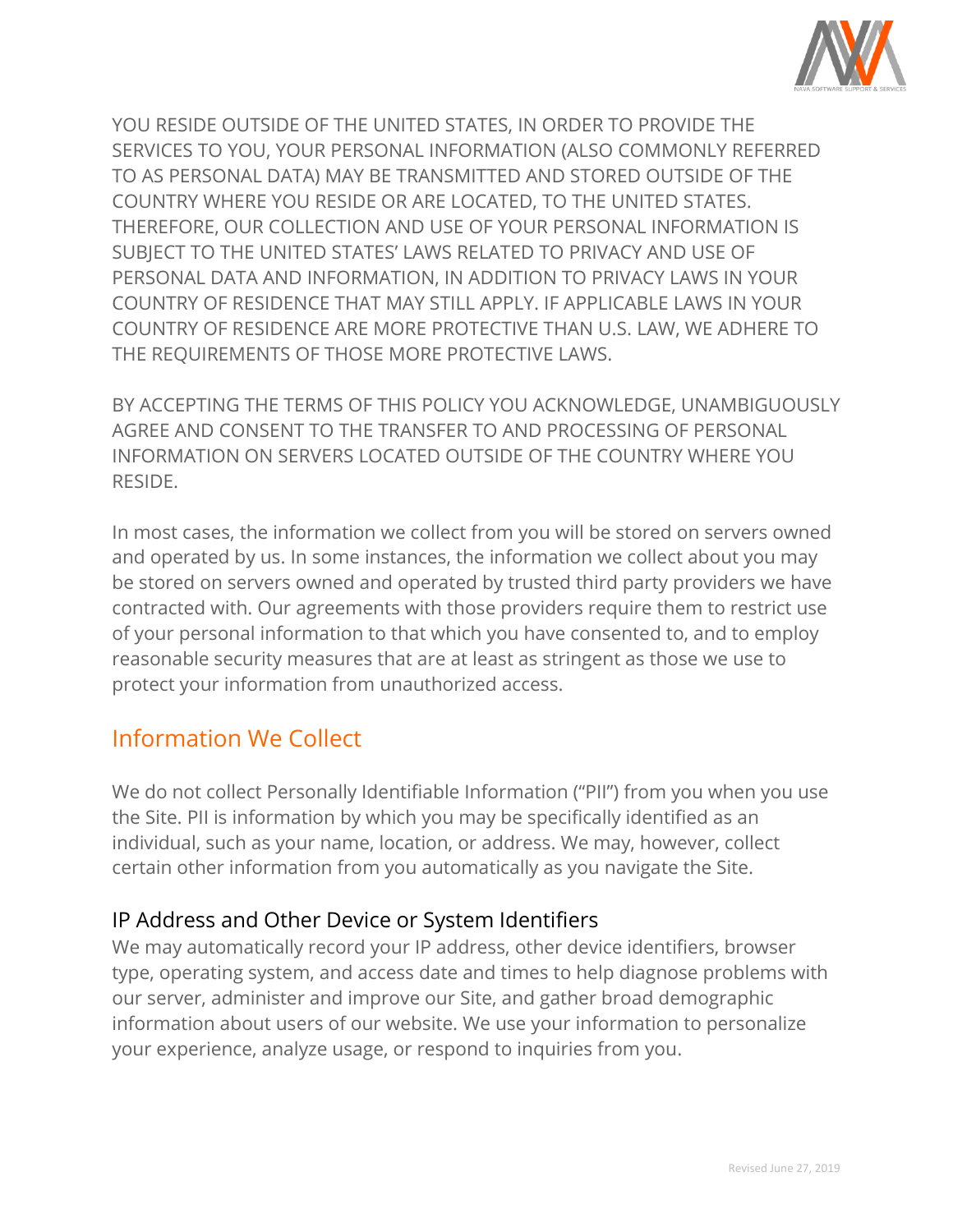

#### Use of Cookies

Cookies are small files saved to a user's device to collect information about the user's use of the Site. These cookies do not contain any PII but only pseudonymous and usually anonymous information. They are used to help us understand your preferences based on previous or current Site activity, which enables us to provide you with improved Services. We also use cookies to help us compile aggregate data about Site traffic and Site interaction so that we can offer better Site experiences and tools in the future.

You may instruct your internet browser, by changing its options, to stop accepting cookies or to prompt you before accepting a cookie from a website you visit, including this Site, however, you may not be able to use all portions of the Site if cookies are not accepted.

## How We Use the Information We Collect

#### Providing and Improving The Site

We use the information we collect to provide and improve the Site. We process your information as needed to enable you to use the Site, personalize your experience on the Site, monitor and analyze use of the Site, and to conduct the technical administration of the Site.

#### Compliance with Legal Requirements

We cooperate with government and law enforcement officials and private parties to enforce and comply with the law. We will disclose any information about you to government or law enforcement officials or private parties as we, in our sole discretion, believe necessary or appropriate to: (1) comply with a legal requirement or process, including, but not limited to, civil and criminal subpoenas, court orders or other compulsory disclosures; (2) enforce this Policy or the Terms of Service; (3) respond to claims of a violation of the rights of third parties; (4) respond to user comments or service inquiries; (5) protect the our rights, property, or safety and the rights, property and safety of the Site, our users or the public; or (6) prevent or stop any activity we may consider to be, or to pose a risk of being, illegal, unethical, inappropriate or legally actionable.

## Links to Other Websites

We may present links in a format that enables us to keep track of whether these links have been followed.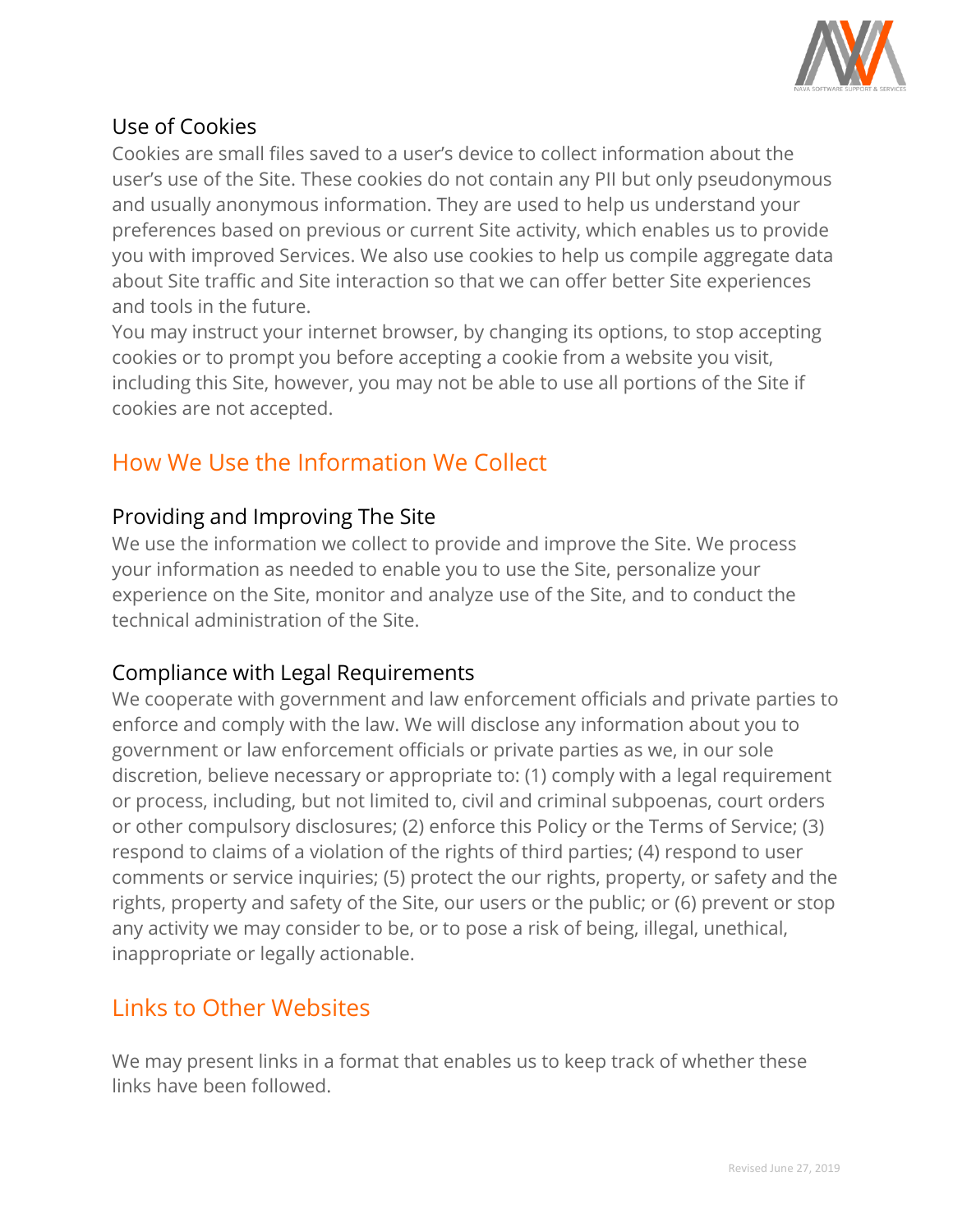

This Policy applies only to the Site. We do not exercise control over third party services or other websites that provide information, or over banners, other advertisements or links from within the Site. These other sites may place their own cookies or other files on your computer's browser, collect data or solicit personal information from you. Other websites follow different rules regarding the use or disclosure of the personal information that you submit to them, and the collection and use of such information and access of any third-party websites are subject to such third party's privacy policy. We encourage you to read the privacy policies and other terms of such third parties' websites before using their services.

## Disclosure of Your Information

#### Service Providers

We may employ third party companies and individuals to assist us in analyzing how the Site is used, and to perform services related to administration of the Site (including, without limitation, maintenance, payments, hosting and database management services, website analytics and administration). Our agreements with those providers require them to restrict use of your personal information to that which you have consented to, and to employ reasonable security measures that are at least as stringent as those we use to protect your information from unauthorized access.

#### Non-Personally Identifiable Information and Aggregate Information

We may, from time to time, share Non-Personally Identifiable Information and/or aggregated information. The Non-PII that we share may include, but not be limited to: profile data, date of site built, site category type, user category type, performance data, reports generated as a result of your use of the Services that includes non-identifying information, and other Log Data. This shared information may be used for industry analysis, demographic profiling, other commercial purposes and to deliver targeted advertising about other products and services. Any information shared in these contexts will not contain your PII.